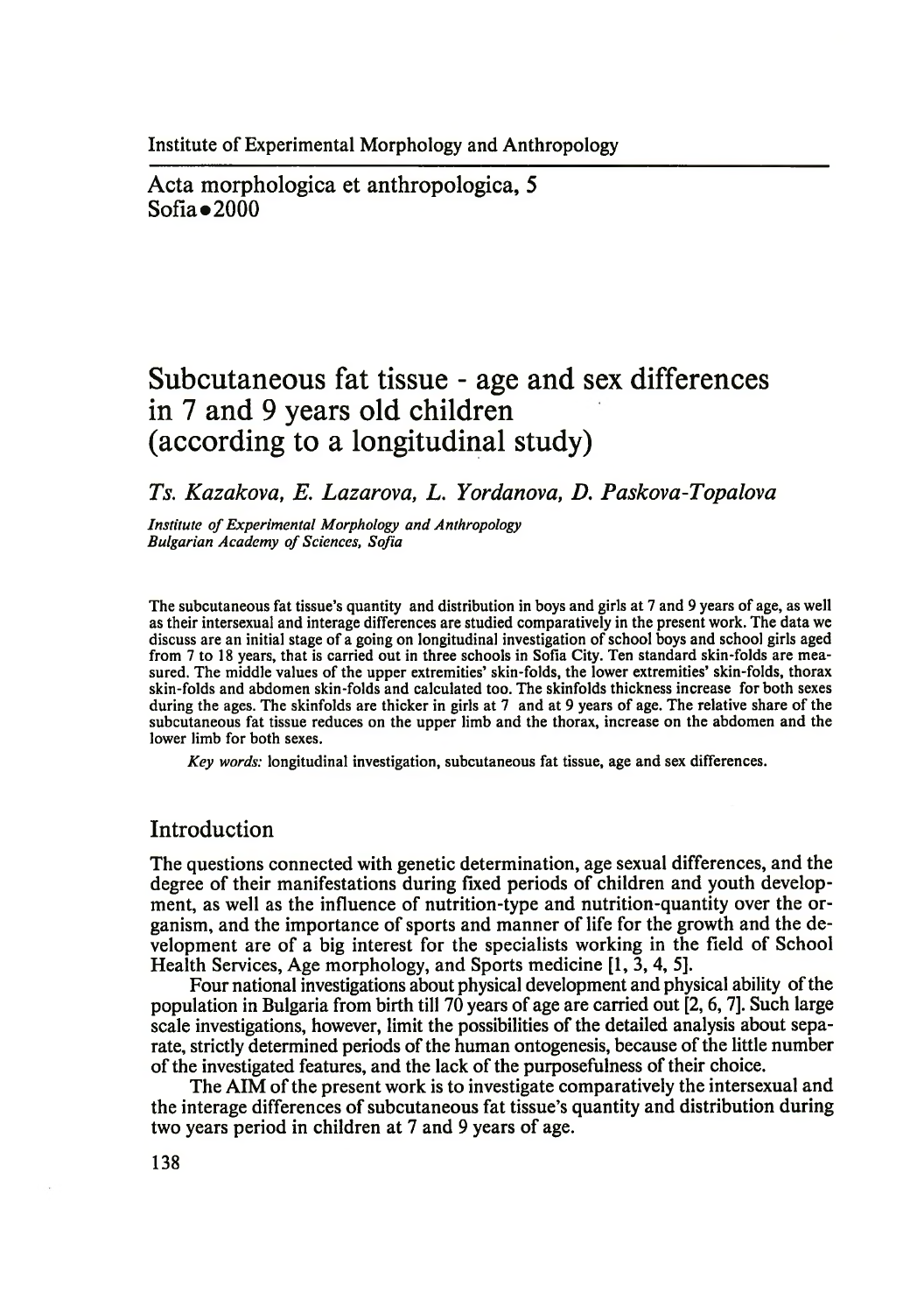#### Material and Methods

A scientific team from the Department of Anthropology at the Institute of Experimental Morphology and Anthropology at the Bulgarian Academy of Sciences began a longitudinal investigation of children and youths from 7 till 18 years of age in 1993. Three schools - one in the centre, and two in the opposite areas of Sofia by lottery method were fixed for the implementation of the study.

In the present work we use the metrical data about one of the most informative characterizations of human physical status. The following 10 standard skinfolds (SF) on body and extremities are measured: SF-triceps, SF-biceps, SF-forearm, SF-subscapular, SF-axilla, SF-X-th rib, SF-suprailiac, SF-abdomen, SF-thigh, and SF-calf. The middle SF-values for the upper limb, the lower limb, the thorax and the abdomen, as well as their relative share of the total Subcutaneous fat tissue (SFT) quantity are calculated additionally in order to evaluate the topical distribution of the SFT on these corresponding body areas in intersexual and interage aspects.



Fig. 1. Subcutaneous fat tissue — age and sex differences in 7 and 9 years old children *a* — interage differences; *b* — sexual dimorphism

139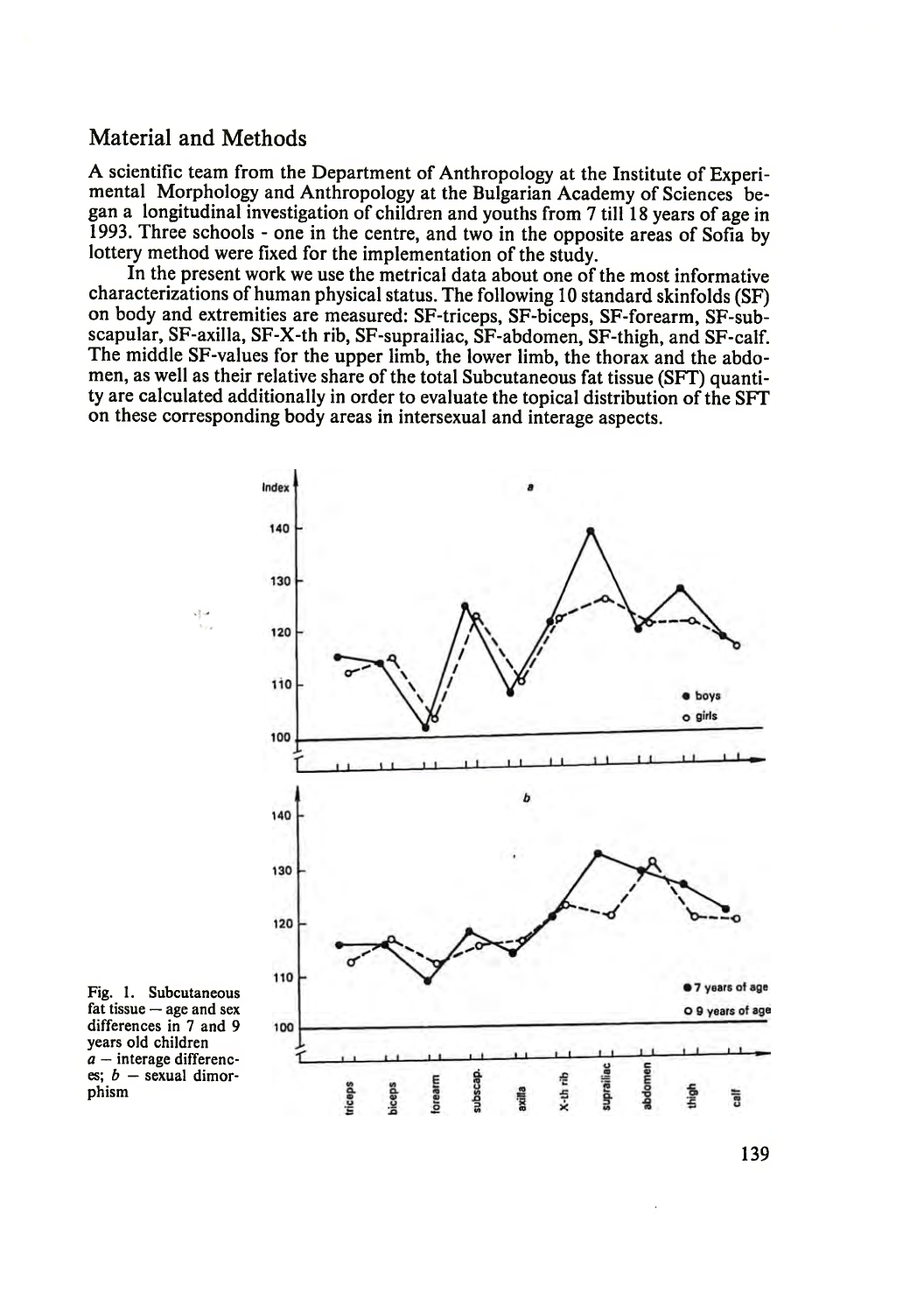The differences between both sexes we assess according to the index about sexual dimorphism calculated by the formula:

Values of the respective SF in girls  $\times 100$ 

Values of the respective SF in boys

The interage differences we assess according to the index about the age-growth by the formula:

Values of the respective SF in 9 years old children  $\times 100$ 

Values of the respective SF in 7 years old children

The data valuation and analysis we made by the variation-statistical method, and the statistical significance of the established differences we assess by Student T-criterion at the level  $P < 0.05$ .

## Results and Dicussion

The data analysis about separate skinfolds shows that the SF-thickness increases with the age, and the growth is bigger for the skinfolds on thigh, on calf, on abdomen and on triceps (Table 1). It is established also that in both age groups the girls have significantly bigger quantity of subcutaneous fat tissue on the responsible area. The indexes for the intersexual differences we use give us a possibility to classify the sexualdifferentiative meaning of every skinfold  $(Table 2)$ . The biggest differentiative meaning have: SF-abdomen and SF-X-th rib; a middle sexual-differentiative meaning have: SFthigh, SF-calf, and SF-suprailiac; followed by the SF-axilla and SF-biceps. The rest of skinfolds: on the upper limb and back have also a statistical significant sexual-differentiative meaning, although it is relatively more weak by them.

The interage differences are weaker than the intersexual ones (Tablel). The thickness of all the skinfolds increases during the ages. The indexes' data, out of a general analysis, show that subcutaneous fat tissue on triceps, subscapular, suprailiac, thigh and calf areas increase more markedly in schoolboys, while the SFT on forearm, axilla, thigh and calf areas increase more markedly in the schoolgirls during this two years period (Fig.l).

Clearest idea about the topical distribution of subcutaneous fat tissue on separate body areas give the relative share of the middle skinfolds for upper extremity, lower extremity, thorax and abdomen (Table 2).

| No | <b>Skinfolds</b> | Sexual dimorphism |                       |        | Interage differences |  |  |
|----|------------------|-------------------|-----------------------|--------|----------------------|--|--|
|    | (SF)             | 7 years<br>of age | 9.<br>years<br>of age | boys   | girls                |  |  |
|    | Triceps          | 116.14            | 113.23                | 115.49 | 112.59               |  |  |
| 2  | Biceps           | 116.44            | 116.96                | 114.19 | 114.70               |  |  |
| 3  | Forearm          | 109.14            | 111.83                | 100.93 | 103.42               |  |  |
| 4  | Subscapular      | 118.44            | 115.65                | 124.65 | 121.71               |  |  |
| 5  | Axilla           | 113.67            | 116.17                | 108.33 | 110.71               |  |  |
| 6  | X-th Rib         | 120.69            | 122.05                | 120.92 | 122.29               |  |  |
| 7  | Suprailiac       | 131.97            | 119.65                | 138.22 | 125.32               |  |  |
| 8  | Abdomen          | 129.21            | 130.45                | 118.92 | 120.07               |  |  |
| 9  | Thigh            | 126.13            | 120.16                | 126.52 | 120.53               |  |  |
| 10 | Calf             | 121.32            | 119.40                | 117.59 | 115.73               |  |  |

|  |  |  |  |  |  |  |  |  |  |  |  |  | T a b l e 1. Indexes about sexual dimorphism and interage differences |
|--|--|--|--|--|--|--|--|--|--|--|--|--|-----------------------------------------------------------------------|
|--|--|--|--|--|--|--|--|--|--|--|--|--|-----------------------------------------------------------------------|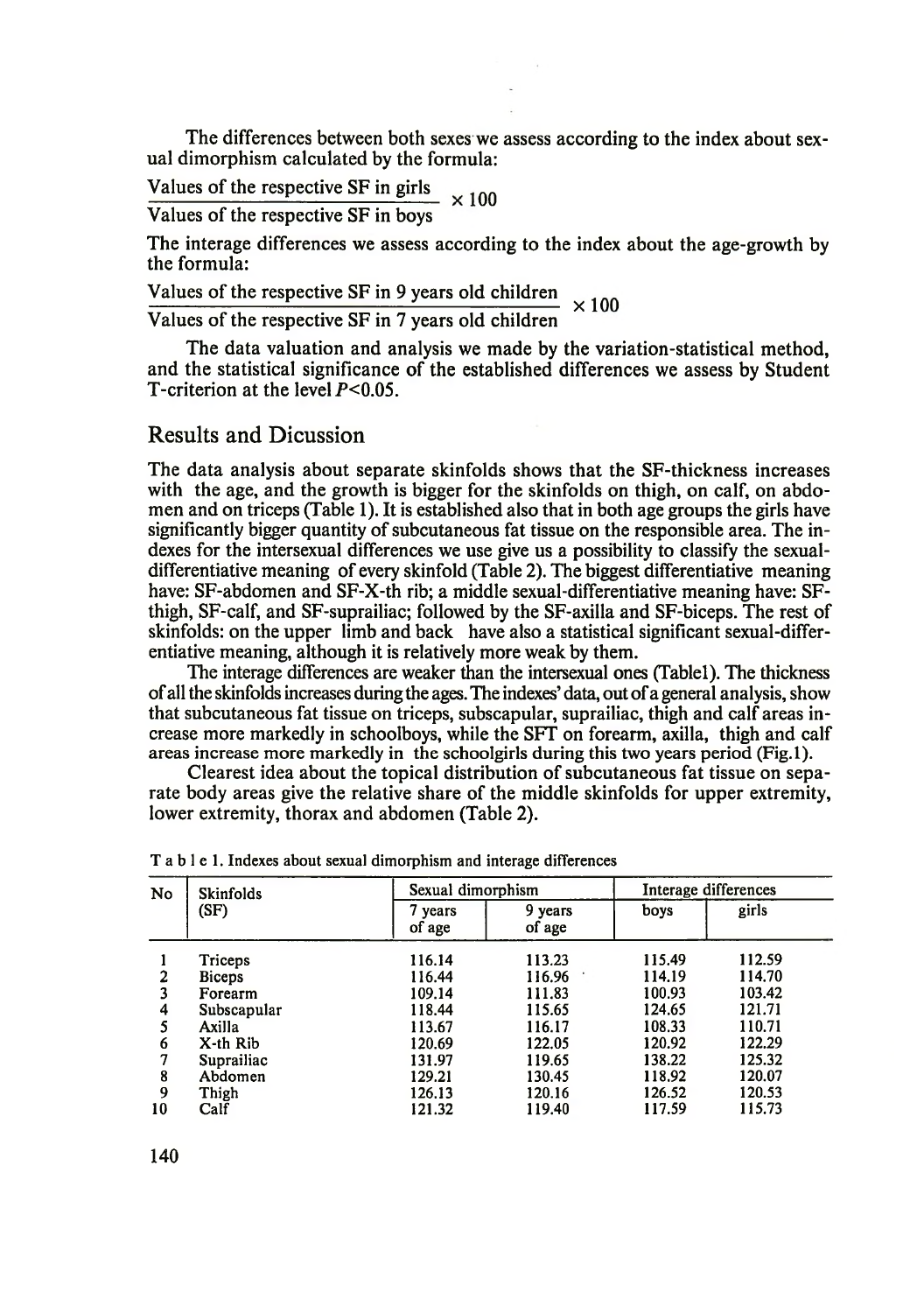

T able 2. Average skinfolds and their per cent distribution on thorax and extremities

Fig. 2. Intersexual differences of the SFT relative share in Fig. 3. Intersexual differences of the SFT relative

share in 9 years old children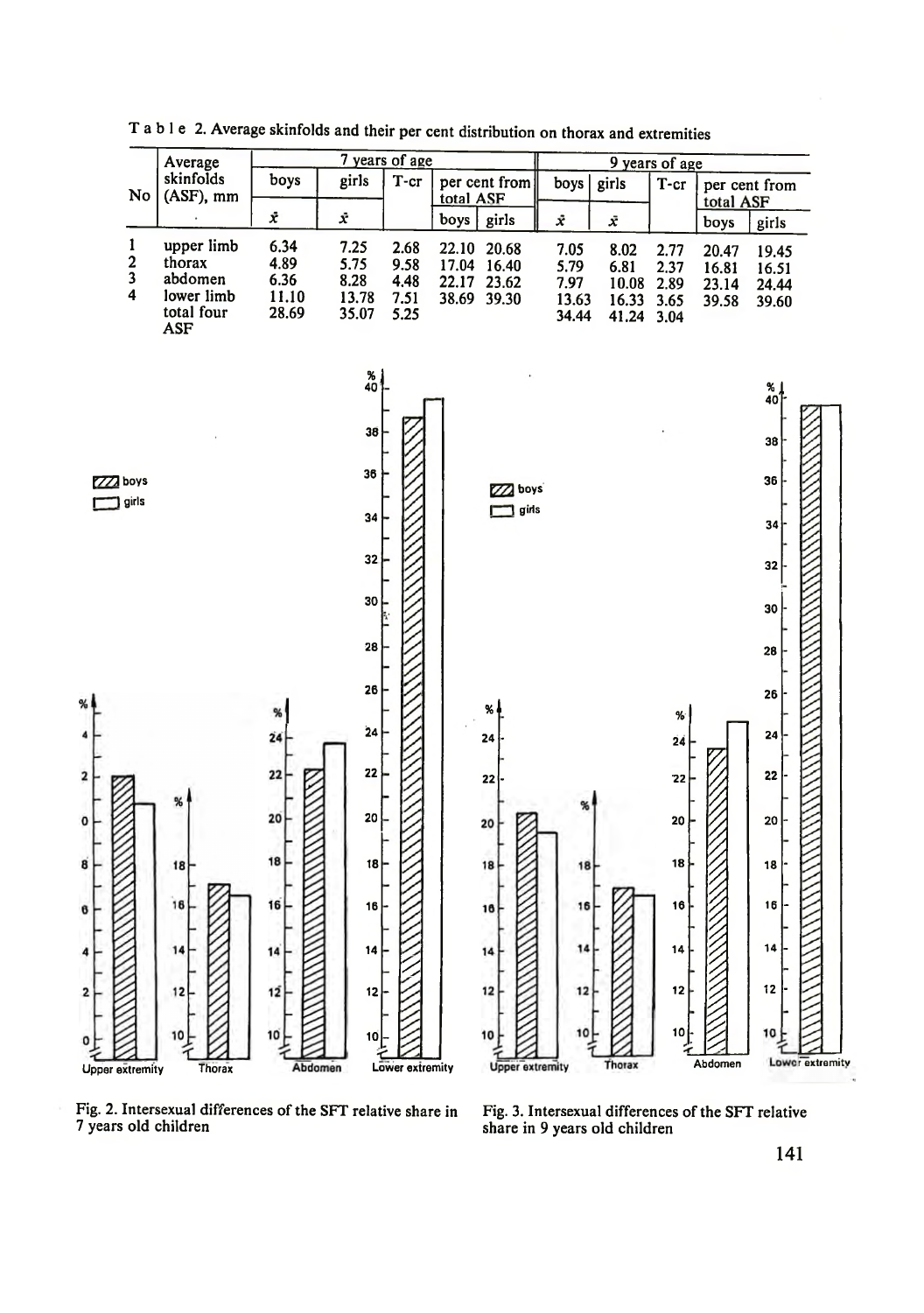The formula about middle skinfolds' classification according to the SF-thickness in both sexes and both age groups is: lower limb > abdomen > upper limb > thorax. It shows that SFT has its biggest relative share on the lower limb, followed by the SF-abdomen, SFT-upper limb and SFT-thorax. (Figs 2 and 3).

According to the intersexual analysis for both age groups of children, the boys have more subcutaneous fat tissue on the upper limb and the thorax, and the girls on the abdomen and the lower limb (Figs 4 and 5). The type of SFT-distribution according to the intersexual aspect resemble very much the type of SFT-distribution in adults. It shows that even at this age the quantitative distribution of subcutaneous fat tissue has a sexual-differentiative importance.

#### **Conclusions**

1. The skinfolds' thickness increase with the age in both sexes.

2. The girls have thicker skinfolds than the boys in both age groups.

3. The subcutaneous fat tissue has sexual-differentiative importance from an early age (7-8 years of age). Boys have relative more subcutaneous fat tissue on the upper limb and the thorax, and the girls - on the abdomen and the lower limb.



Fig. 4. Intersexual differences of the skinfolds' thickness in 7 years old children